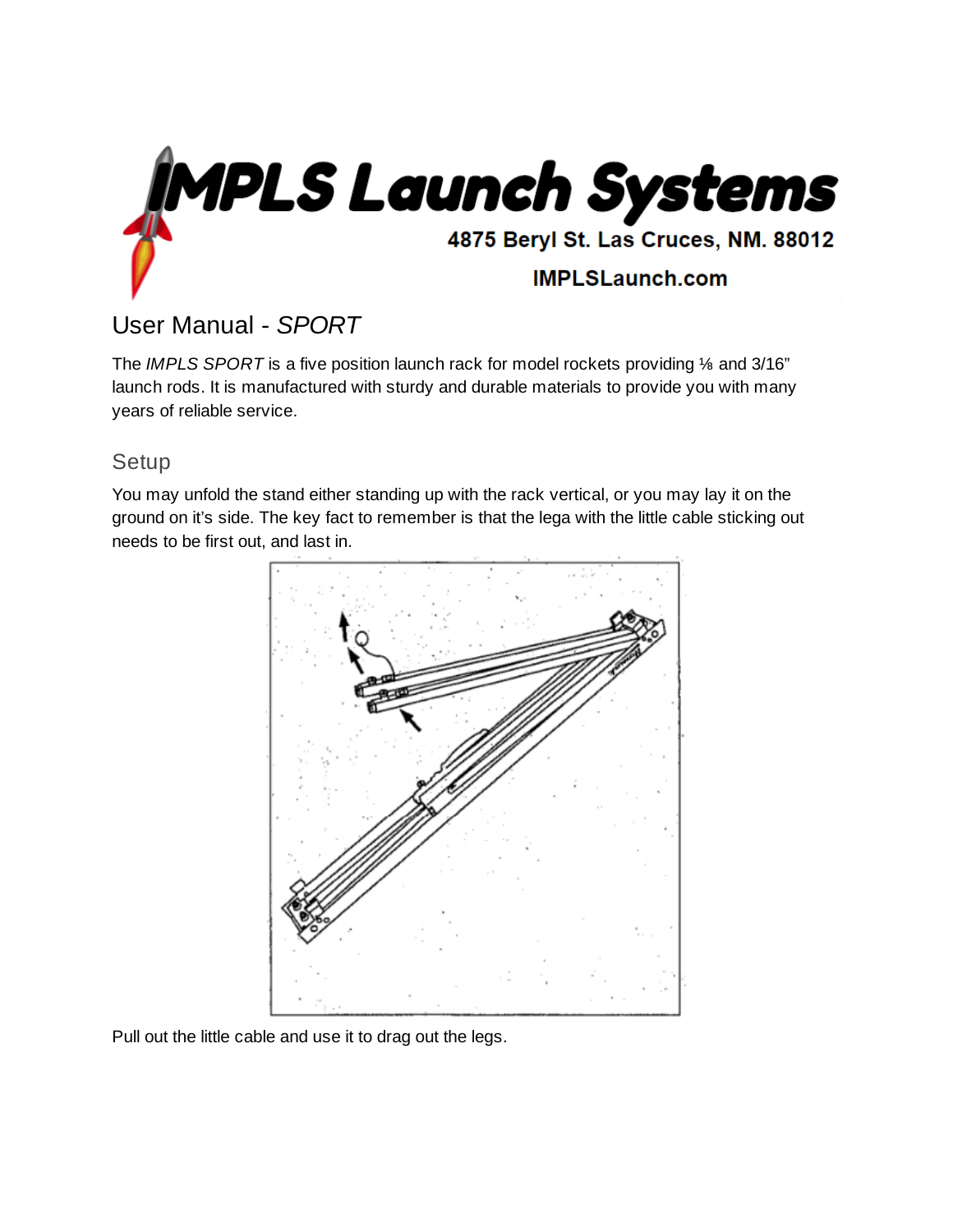

When you have locked the legs open, pull out the other set of legs and repeat.

Set the rack so that the numbered face faces the LCO table and controller. Twist and pull the PVC cap on the right hand side to remove. Tilt the whole rack from left to right to dump out the launch rods, lever, and stand-offs.

Insert the angle adjustment lever from the front into the hole in the left side PVC cap so it pushes all the way through to the back.

Secure the launch rods by screwing each onto a threaded mount. **Do not Tighten them**. You may use any combination of ⅛" and 3/16" rods as suite your needs. Stow the rods you did not select back inside the rack and gently replace the cap. Drop a standoff over each launch rod. You are now ready to set up your launch controller.

## Tear Down

Pull off the standoffs and set aside. Remove the right-hand PVC cap and dump out the extra rods. Unscrew each launch rod and bundle them together. Remove the angle adjustment lever and add it to the bundle. Slide the standoffs one at a time onto the bundle. Insert the budle into the rack and gently secure the PVC cap with a little twist.

You may refold the legs standing up with the rack on end, or lay it down on it's side and fold them that way. Start with the legs that do not have the little cable sticking out. Press on the hing